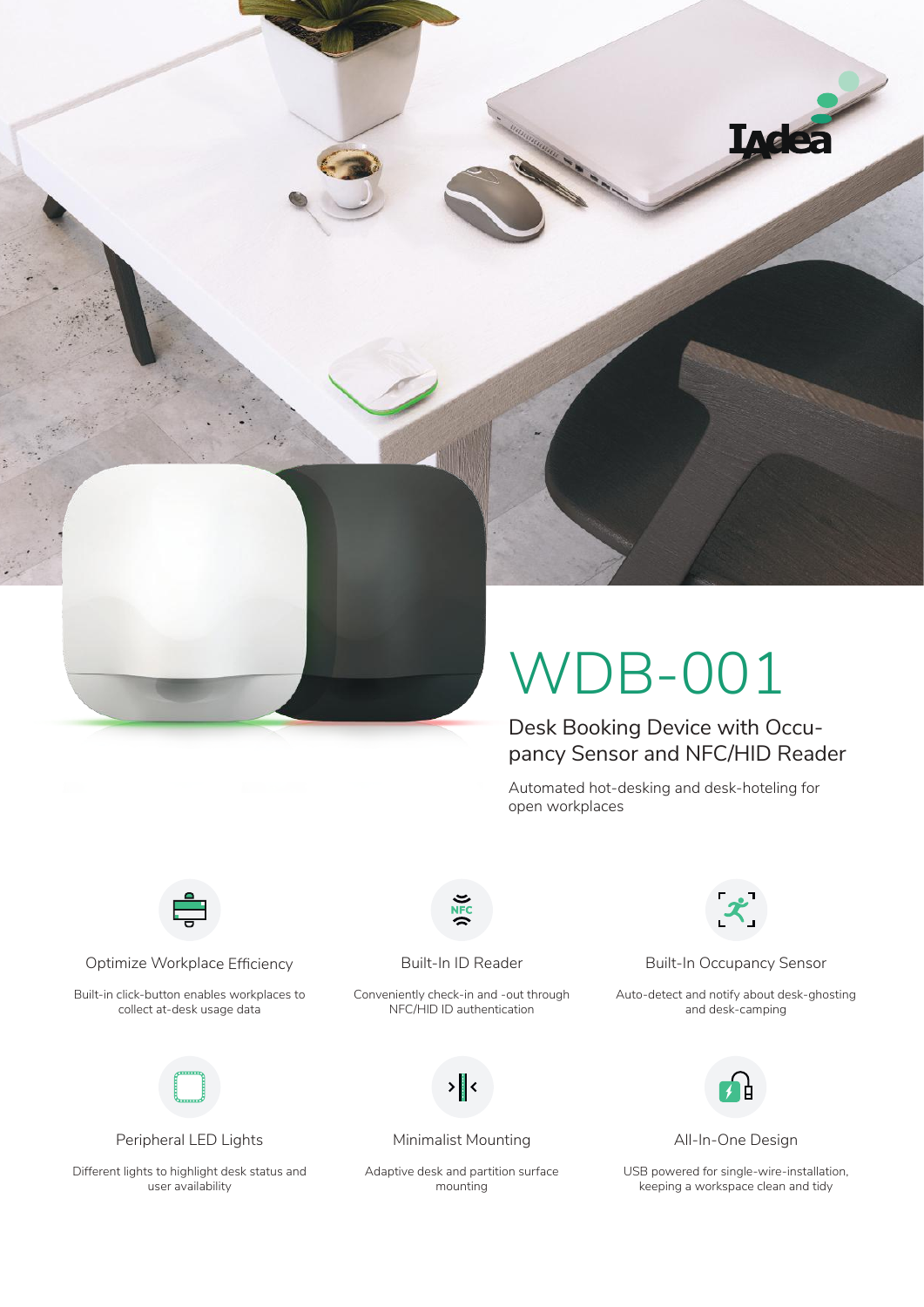# With IAdea Desk Booking Device, there is only one season in open workplaces: Hot



## Scan. Sit. Work. Facilitating a Frictionless Workplace

The IAdea Desk Booking Device enables open workplaces to allow its users to book free desks through 3rd party software, at-a reception area, or directly at the desk. Since users can see the availability status on each desk, they don't need to waste time on queuing a reception, taking tickets or floating around the facility in search of a free space to work.

## Easy Check-Ins and -Outs with Personal ID

IAdea Desk Booking Device makes it even more convenient for users to directly book a desk in-person, by simply scanning their workplace-issued ID. This feature also adds another layer of security for the user, as desk booking cancellations or extensions must be completed with the same user ID.



YES **NO** Hi Lisa, our sensor detects that you have been away from your seat for more than 15 mins. Do you still want to continue your session?

## The Mighty Sixth-Sense

With a built-in occupancy sensor, the IAdea Desk Booking Device is always watching for desk-ghosting and desk-camping. If a desk reservation is not confirmed within a set timeframe, the desk will be automatically released. When the device detects an unverified user occupying a desk, it will automatically notify management to proactively check the situation.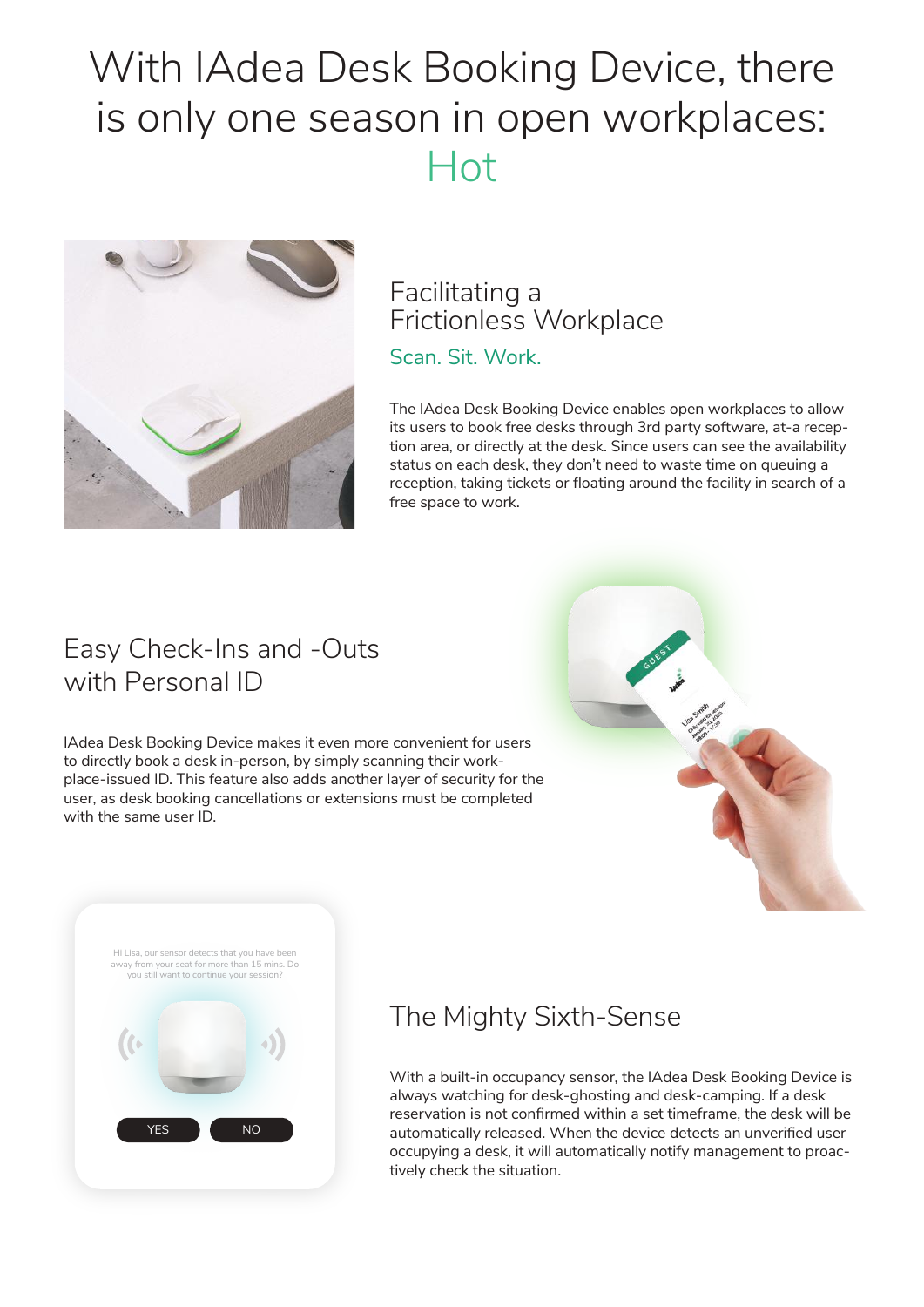

## Distraction-less Design

With screens and bright lights everywhere these days, it's easy to get distracted. The IAdea Desk Booking Device is deliberately designed display-less and with minimal direct lighting, allowing the user to work in a distraction-free environment. When the desk is in use, the peripheral LED light is automatically turned off to ensure the user focuses on their work.

# Adjustable, Smart & Tidy Installation

Whether it's mounting on desks or partitions, it does it all.

A smart T-Bar design on the back cover allows the IAdea Desk Booking Device to pivot and make horizontal and vertical adjustments during installation.



Partition surface Table surface Under table